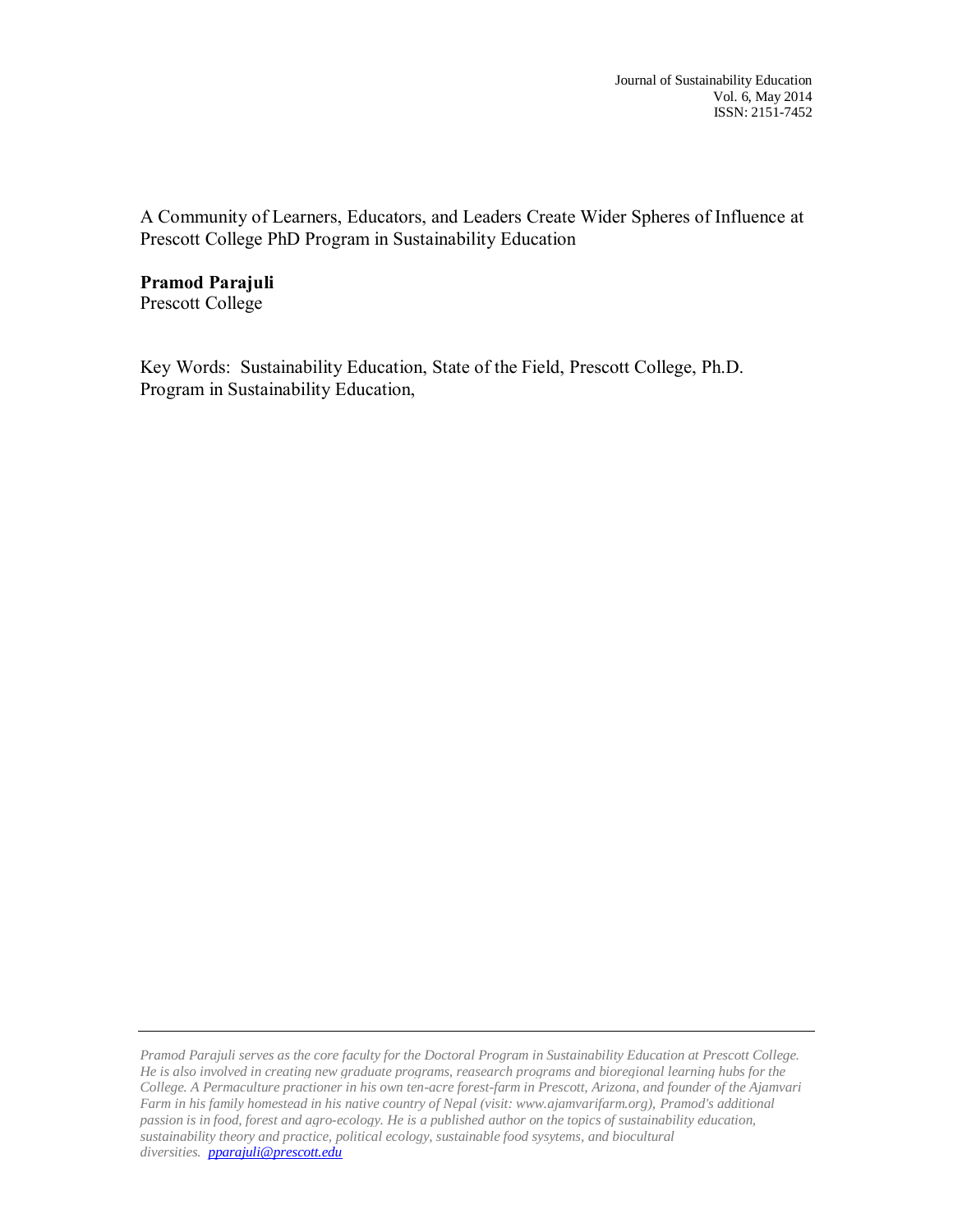The problems we are facing are linked. It is not a set of problems. It is a system of problems. Now it is time to look at the system of solutions. -- Janine Benyus, Nobel Laureate Symposium, 2011.

#### A. Learning Outcomes

A.1. Enduring Understanding/Big Ideas:

As the first doctoral program in sustainability education in North America, Prescott College offers a unique model of a cohort-based learning environment for its doctoral students. Started in 2005, as of spring 2014, the program is running on its ninth year. Currently, altogether, there are 64 active students who are at different stages of the program. While 11 of these 64 will be graduating in May 2014, a new cohort-10 will enter the program in August 2014. So far we have graduated about 45 PhD students. After teaching/advising in the program for the last six years, I have witnessed the unfolding evolution of this program. I am pleased to share some if its salient features.

The primary goal of the PhD Program in Sustainability Education is nothing less than preparing a new generation of sustainability educators and leaders who possess the necessary knowledge, skills, and dispositions to effectively serve in those roles in their own respective communities. Most uniquely, the program focuses on not only on economic and ecological sustainability but also on social equity as well as bio-cultural and linguistic diversities. Building on Prescott College's over five decades of reputation on experiential, adventure, and ecological education, the PhD program's learning environment is hands-on, engaged, collaborative, and participatory.

I teach and advise with my own unique view of what a new generation of educators and leaders need in order to effectively dream, design and create a new world. Over the last 25 plus years of teaching in US higher education, I am realizing that this generation of educators and leaders have distinct learning needs which are largely unmet by the existing graduate programs. I have called them the **RICUVAC generation** because while they are extremely **R**esourceful, **I**nventive and **C**onnected; they are equally **U**ncertain, **V**olatile, **A**mbiguous and **C**omplex. In the absence of appropriate academic environment, they are pretty disheartened by the regular higher education academic institutions. Most of the time they stay away from these institutions. My effort has been to make the PhD program not only be attractive but also be rigorous and meaningful to them.

Overall, core to my teaching and advising are the following conceptual departures. First, I am convinced that we have to shift from educating "about" and "for" sustainability to education "as" sustainability. This invites some elaboration. While several of other higher education programs focus on what we call education "about" and "for" sustainability; we embrace the idea of what Stephen Sterling calls "education as sustainability" (Sterling, 2001). I tend to simplify this as follows. While education "about" and "for"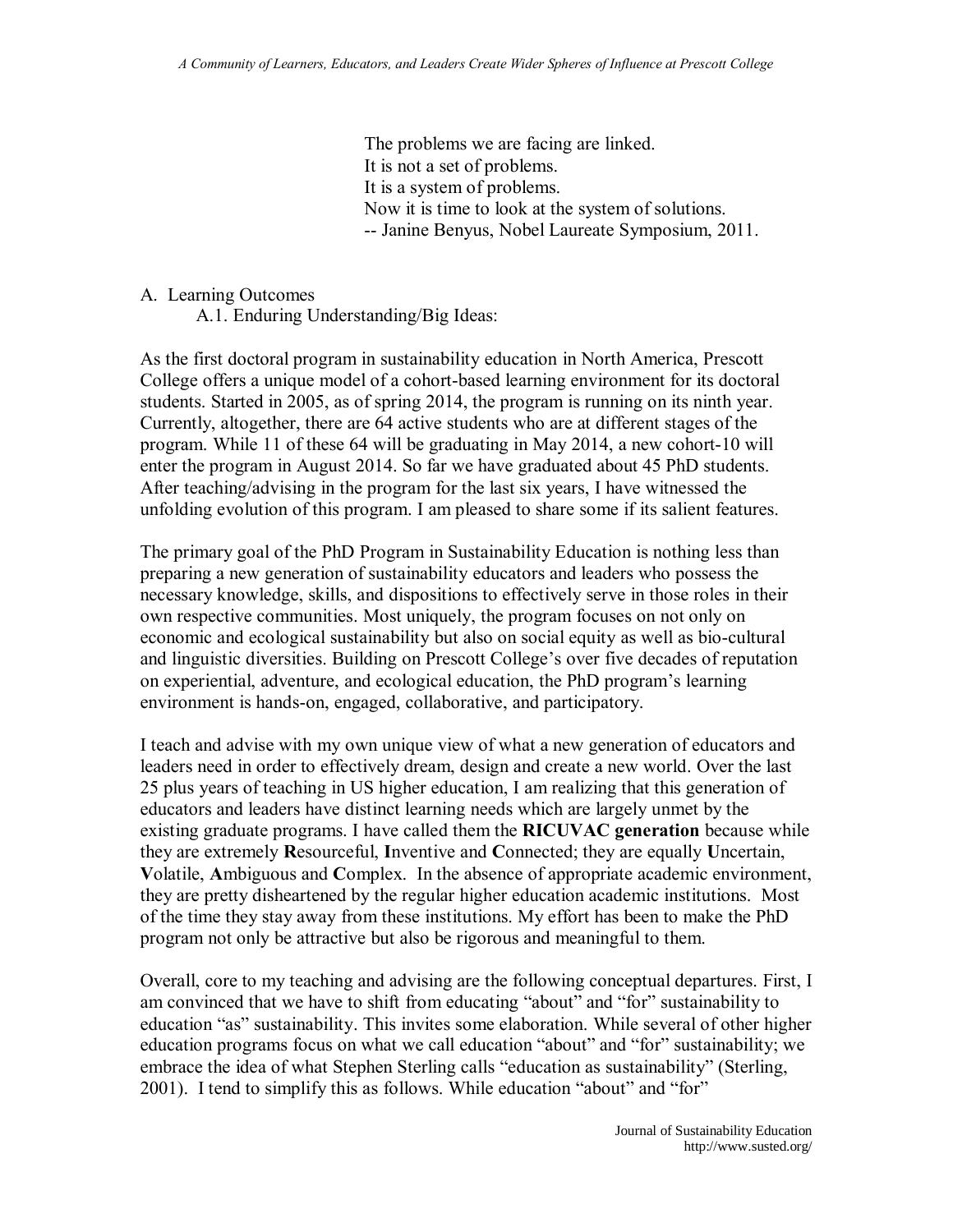sustainability end up cautioning and teaching students: "why and how to do no harm or do less harm;" we take significant steps deeper. We teach: "why and how to do good and be beneficial." One of the founders of the PhD program, Rick Medrick defines this approach in these words:

Education *as* sustainability*,* on the other hand*,* is the study of the educational process with the goal of reforming education itself. Specifically, it is a response to the dominant transmissive educational methodology of imposed instruction and transfer of information. In contrast, transformative educational methodology engages the learner through experience, participation, and reflection in the construction of meaning and knowledge (Mezirow et al., 2000). Achieving sustainability in all dimensions of human existence depends on adopting an education paradigm that manifests and supports change toward a sustainable, secure society. In other words, "you cannot learn without changing, or change without learning." The Ph.D. Program strives to contribute to synergistic learning and change in consciousness, education, culture, and, ultimately, society (as in PhD Handbook, 2013).

We do not want our graduates to follow the dream of "competing and consuming." Rather, we would expect them to be "caring and conserving," and "designing and dreaming." Echoing this spirit, I have defined the "art of learning sustainability as reorienting human species to become beneficial members of an abundant biosphere" (Parajuli, 2010). In that sense, my curriculum content does not aim to merely achieve sustainability but moves towards achieving what I call "resilient abundance."

Second, in order to enable them to imagine, design and create a resilient and an abundant world, I tend to push students away from "ideologies that blind" to "seeking ideas that work." Third, as I evoke the quote from Jenine Benyus above, I have also come to conclude that it helps to move away from discursive analysis of "systems of problems" (often leading to paralysis) to find designs that seek "systems of solutions." Fourth, it is equally important to move away from banking on unitary and universal knowledge to seeking and celebrating pluriversity of traditions of knowledge. I cover these under the banner of bio-cultural as well as linguistic diversities. Fifth, I prepare students not only to protest but also to make proposals and seek solutions through design, innovations, and entrepreneurship. It does not mean we should not protest and ignore extreme forms of abuse of earth and/or people or inequities; we should be actively resisting them. Yet it seems wise to make our protests and critiques implicit in what we are proposing. My effort has been to create the most synergistic blend between what one is "advocating" and what one is "inquiring." Sixth, one of the unique secrets of our success is in how we have shifted from a competitive, and individualistic model of learning to a collaborative, and mutual mode of learning. We accomplish this through what is known as the "cohort model" of teaching and learning.

Finally, I want to reflect on how I try to build bridges between what integral theorists call the "interiority" and "exteriority." Through a process called, "zooming-in" and "zooming-out," I try to engage students to gauge their inner worlds as well as the outer world. It is not enough comprehending what needs to be done in the world; there are too many to choose from. Eventually what makes a difference is helping each educator/leader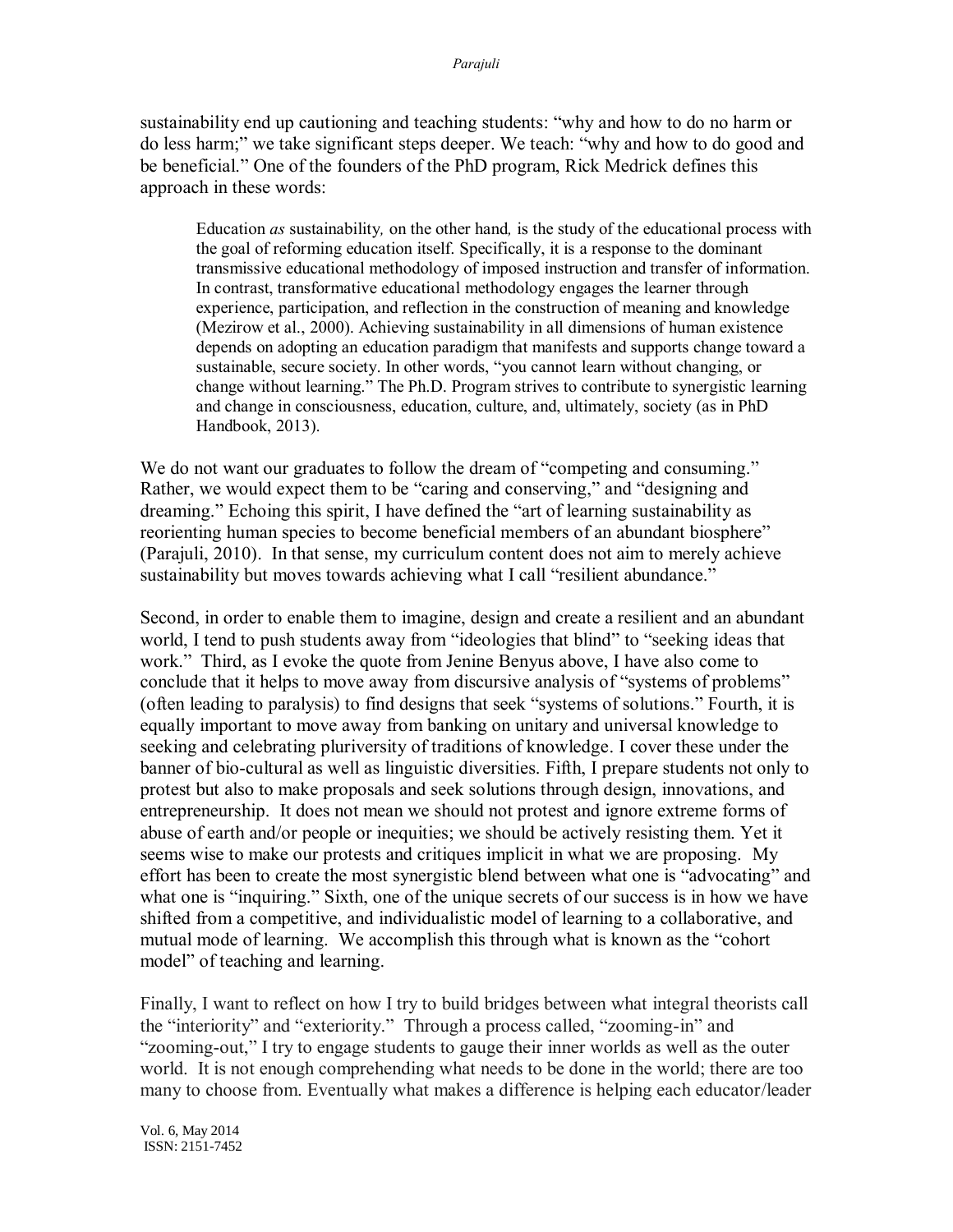to figure out what is his/her inner calling? What is s/he gifted to do? What is the best way for him/her to engage? Not one mode of intervention works for all.

Just as the student, as their educator/advisor, I have a very special and an intimate place to engage in the world. My purpose has been to help my students find that intimate place/space with ease while also articulating a deep purpose. Some call this educating/leading by heart. Because my students and co-learners may not remember exactly what I did or what I said at what point in their PhD journey. But I trust that they will always remember how I made them feel, at any point. Was I caring? Was I trustworthy? Was I credible? Was I a barrier or a facilitator in pursuing their unique paths? Did I enlarge and foster or reduce and diminish their "art of the possible?"

As can be depicted from the dissertation titles and abstracts of a sample of seven graduates of the program (see section B.2), the Ph.D. program provides an opportunity for advanced, interdisciplinary, student-centered learning that addresses important global and local issues. It is based on the traditions, values, and educational philosophies that have differentiated Prescott College from other educational institutions since the 1960s. This Ph.D. Program emphasizes rigorous scholarship, while encouraging and validating critical thinking, and community-engaged, action-oriented research. I consider this as our effort to perfectly blend "academic rigor" with "personal vigor." The program fosters open discourse through respect for diverse perspectives and scholarly collaboration. Integrated, interdisciplinary thinking promotes the evolution of ecological understanding, psychological/philosophical consciousness, and social learning for a humane and sustainable future.

### A.2. Content Knowledge:

The program expects each student to demonstrate substantive knowledge base and mastery. This may include:

- Theoretical, and critical thinking skills with historical depth
- Substantive thematic knowledge in content and of practices in the field of student's area of specialization

• On student's topic of interest, as appropriate, ability to connect the knowledge base from natural sciences, social sciences (and humanities), and learning sciences

• Comparative analytical skills and ability to navigate between local, bioregional, national, and global trends and variations within these

One of the examples I want to share to illustrate this is a report on biological, cultural, linguistic and musical diversities by a team of five students from PhD cohort-9. This is done as part of one of the assignments for one of the foundational courses I teach: *Sustainability Theory and Practice in Education* (STPE). This assignment is from the second semester (Spring 2014). Recently shared with the whole cohort for further comments and discussions, this report shows the promise of collaborative teamwork. I urge you to visit this team report and make sense of it yourself.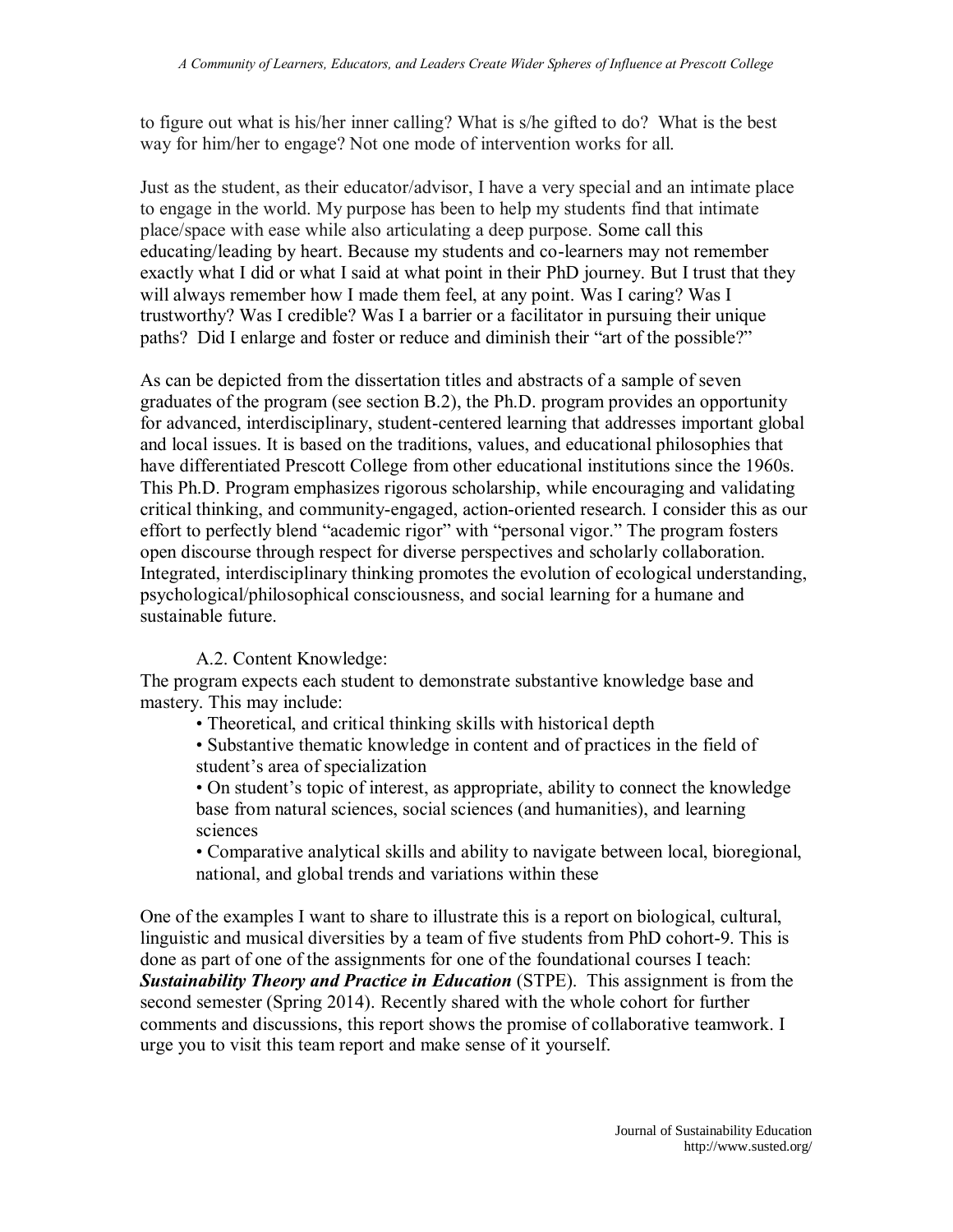http://prezi.com/h3su5cnoiuai/tuning-to-the-songs-and-sustenance-of-the-landbiocultural-diversity-loss-and-preservation-in-a-globalage/?utm\_campaign=share&utm\_medium=copy

### A.3. Skills Sets:

The program places high value in offering advanced skills of inquiry, research, and communication. They may include:

• Choose and design an inquiry framework and use appropriate methods and tools (research design)

• Collect evidence for the research question/topic, analyze, and interpret data

• Communicate your ideas and findings effectively in oral, written, digital, and multimedia formats

A.4. Attitudes:

The program not only inculcates appropriate values, worldviews and dispositions among its students, we believe in application of knowledge into practice through design, innovations, initiatives, and even entrepreneurship. Students are not only capable of naming and interpreting problems but actually offering better solutions. We accomplish this through our focus on:

• Relevance: Ability to situate research and practice in the socially and historically embedded contexts and to the particular communities concerned

• Resourcefulness: Ability to generate social, economic, and natural capital to support innovations and initiatives one is pursuing

• Flexibility and dynamism: Ability to initiate effective change at various levels individuals, classrooms, communities, and organizations.

A.5. Behaviors and (Effective) Actions and Engagements in the Community. We consider this as part of overall professional preparation of/for the program graduates. These may include:

• Professional code of ethics pertaining to human communities as well as larger than human species/communities. Prescott College's Institutional Review Board ensures that this is achieved in dissertation proposal and during dissertation study.

• Integral worldviews, insights and skills in sustainability, justice, and diversity

• Expertise to seek and offer integrative and imaginative solutions in human social systems as well as in natural systems and learning systems.

• Capable, ethical, and committed leadership to create a world that is not only ecologically sustainable, but also socially equitable, and bio-culturally diverse.

Let me share another assignment in the STPE course that I teach at the PhD program. In assignment #3 of the spring semester, I ask each student to *wildly dream about the future and create pathways and design* to accomplish the dream, step by step:

As an exercise in applying some of the ideas in diversities and various forms of justices at a particular context, each of you (or a team of two of you) will identify a place, community/organization, initiative or a classroom of your choice. You are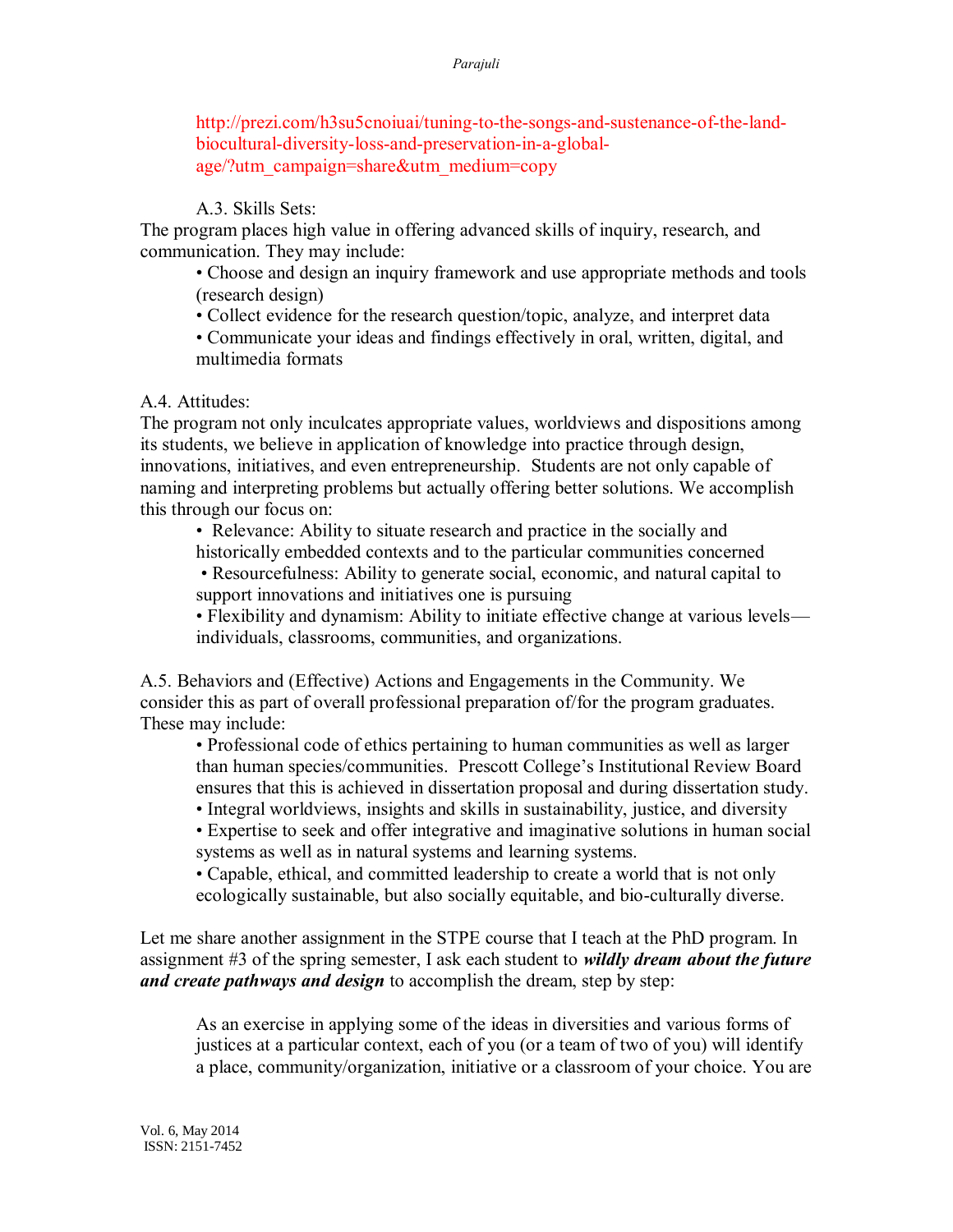encouraged to come up with your own format for this exercise. Some preliminary guidelines are as follows:

1. **Where are we now and why? Diagnosis of the situation**: past present and future (project at least up to 2025). Here please offer a diagnosis of all the elements covered in assignment #1 (food, water, climate, energy, green economy and governance, biological, cultural and linguistic diversities) in the context of your own chosen community or initiative.

2.**Where do we want to go? Wildest Dreams** (think 2020, 2025, 2050). What do you see, want, dream to happen by then? Why do you want that to happen? What are the 4-5 potential options and why you choose this or a combination of options/pathways?

3. **How do we reach there? Design** of new program and proposal you are formulating. Consider equity and justice (broadly defined including food, water, climate, livelihoods, energy, shelter), ecological sustainability, biological, cultural, and linguistic diversities, ecosystem health, conservation economy, and wellbeing of all species. Please create at least 4 scenarios, discuss the strengths and weaknesses of each scenario and why you are choosing a certain scenario/pathways.

As I expected, students have used this assignment to spell out (some more than others) what they want to accomplish in the PhD program and thereafter in their lives. For example, one of the students discovered that what she really wanted to do was to create a *Subsistence University* in and for her home-region of Appalachia in the United States of America. She is busy preparing and designing for that dream. Inspired by this assignment, another student is busy designing what she calls the *Priya Project: Trans-Species Therapeutic Service-Learning*. Another student started a family farm-based ecological education in the Mojave Desert in California. Yet another student is pioneering an inquiry into a post-developmentalist discourse of bio-cultural diversity and regeneration in Egypt. As his wildest dream project, one other student is designing a food-hub and local food economy in Bloomington region in Indiana. Yet another student from Zimbabwe has abandoned her previously held belief that her rural neighbors in Zimbabwe are "poor and underdeveloped." With new personal vigor and academic rigor, she is articulating a theory that they are "resilient and can create an abundant world." These are the kinds of stories that have nurtured and sustained me over the years.

### B. The Classroom or Educational Setting

### Program Design

The design of the PhD program is flexible enough to accommodate many individual learning goals of various professionals, but is focused sufficiently to generate collaborative and challenging scholarly discourse within what we call a "cohort-model" of learning. Breadth of the content and process in sustainability education is achieved through participation in a shared sequence of three foundational courses during the first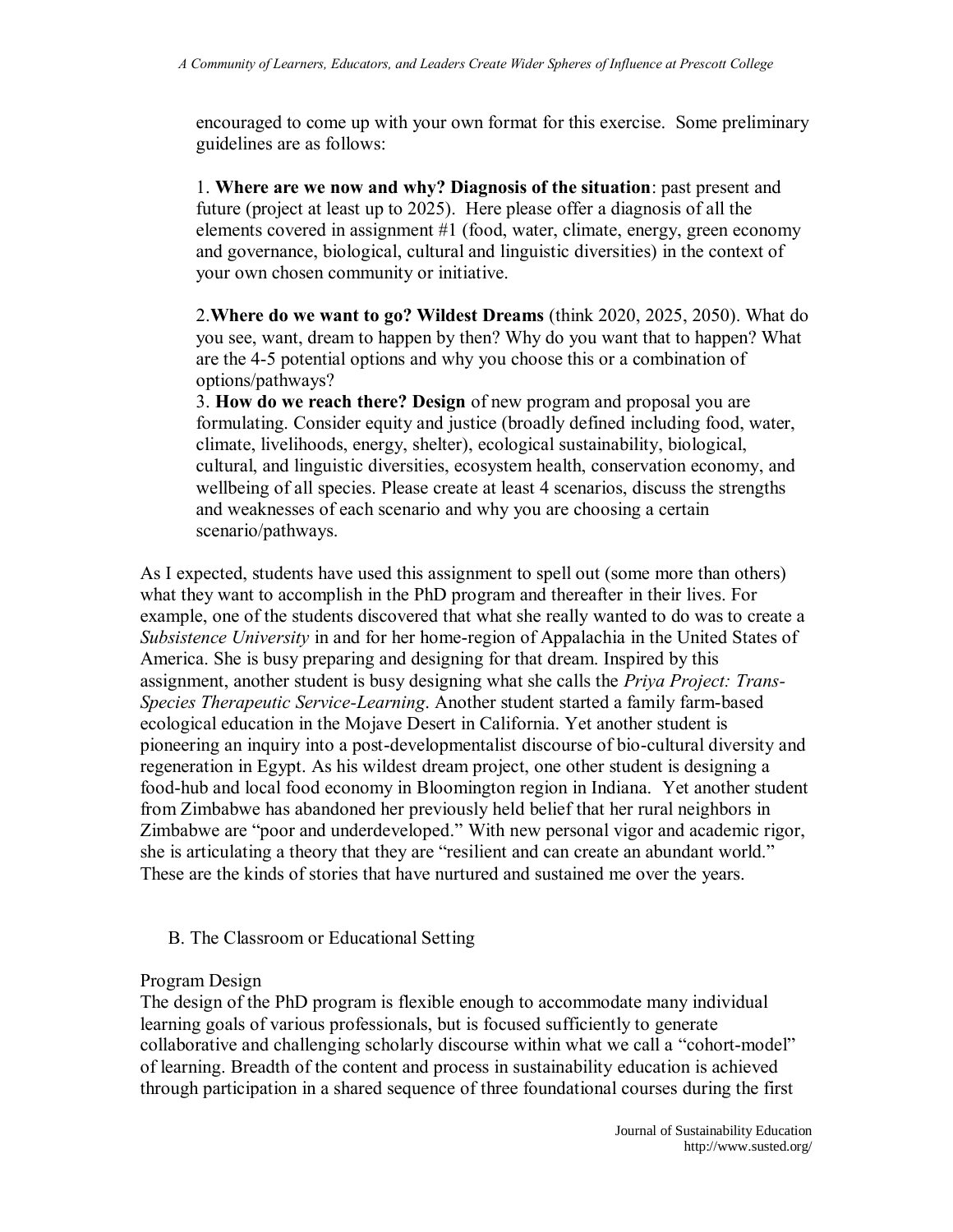#### *Parajuli*

year of the program. Our core also includes a common area of interdisciplinary Modes of Inquiry. Depth is achieved through study of individually designed courses (worth 24 credits) and the dissertation/project process during the second, third and fourth year of the program.

In a nutshell, key elements of this 96-credit PhD program are as follows:

-- 96 semester credits completed with satisfactory evaluation by faculty of all learning/study documents, written materials, and oral presentations within 4-7 years time

-- Attendance at all 7 residencies of 5-6 days each (3 during first year, 2 during second year and 1 each for third and fourth years)

-- Foundational courses (24 credits) in:

1. Sustainability Theory and Practice for Education I and II (8 credits) 2. Sustainability Education and Transformational Change I and II (8 credits) 3. Modes of Scholarly Inquiry, Systems Thinking, and Action Research I and II (8 credits)

--Elective Area Courses: 4 to 8 independent study courses: conceptual, integrative, and theoretical in focus area of student's breadth and depth (24 credits). These courses designed by students in collaboration with course mentors. In most cases these courses are one-to-one between the mentor and the individual student.

-- Advanced Research Methodologies and Methods course (6 credits)

-- Mentored practicum (6-12 credits)

-- Doctoral level competencies demonstrated through Comprehensive Assessment (6-12 credits). This includes, publishable Qualifying Paper that is reviewed and approved by the full Doctoral Committee and approved Dissertation/Project Proposal & Presentation (6-12 credits)

--Dissertation/Project & Presentation (24 credits)

This limited-residency program combines interdisciplinary inquiry with intense, individualized research and practice through faculty instructed courses, mentored study courses, and dissertation committee review. Four years (one can take up to seven years to complete the program) of concentrated study. Each student's research culminates in a dissertation thesis that reflects the high academic rigor expected of a doctoral dissertation and also includes a socially significant application in any topic of student's choice.

B.1. Curriculum, Instruction and Assessment Practices Aligned With Learning Outcomes.

Ensuring that learning outcomes are achieved at every level of student's PhD journey, the following benchmarks are established: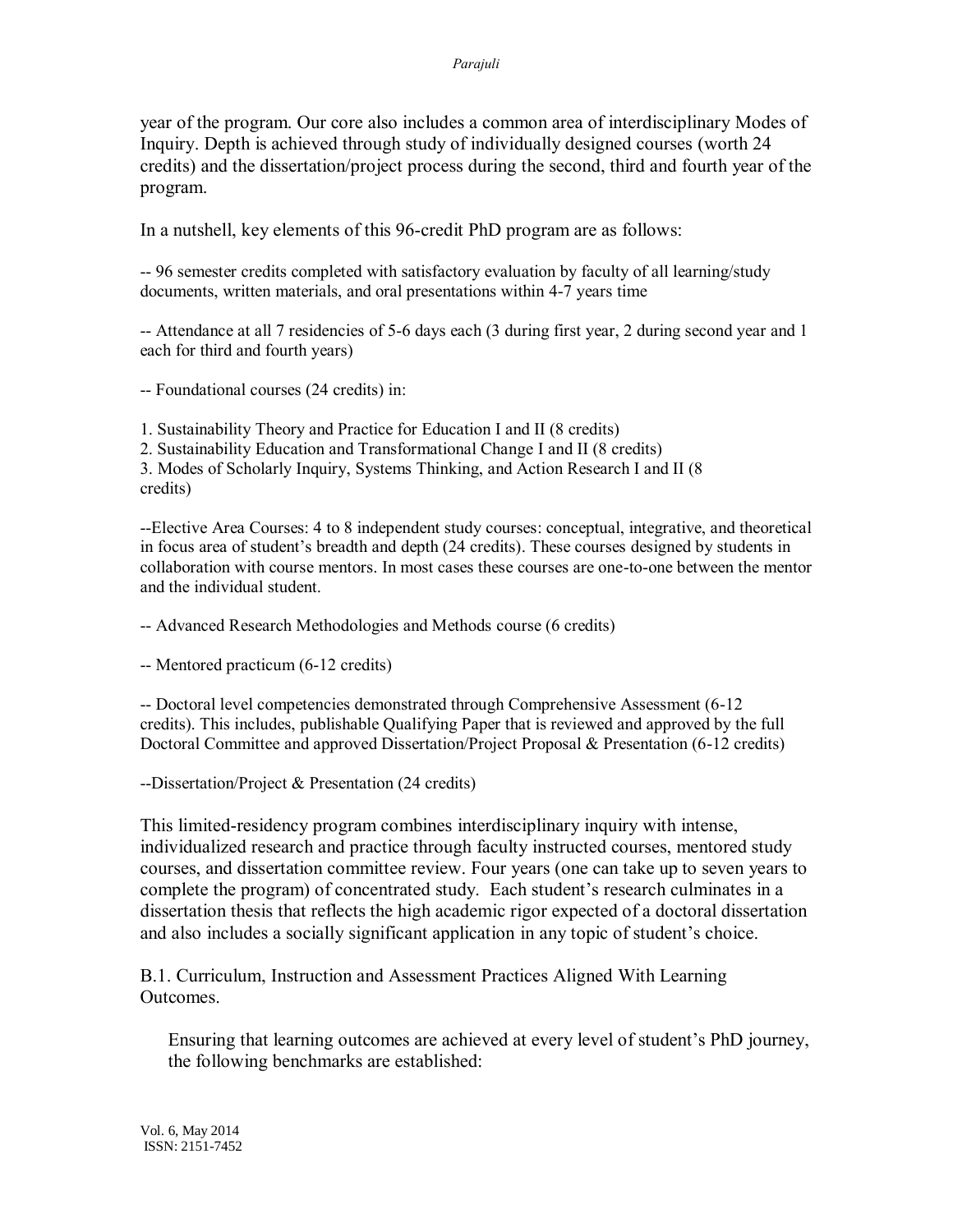1. The *culminating paper* at the end of the first year of six foundational courses. At the end of the first year of study, a student also presents a *poster* during an annual *Sustainability Education Symposium* that summarizes the first year learning as well as plans for second-year elective area courses.

- 2. Internships and Advanced Research Methods
- 3. A *Qualifying Paper* (QP, during second-third year)
- 4. *Dissertation Proposal*: (DP, during second-third year)
- 5. **Dissertation** study and thesis (during 3rd-7<sup>th</sup> year of study)

One of the unique aspects of Prescott College learning environment is that students have to submit *self-evaluation narrative* in each of their courses including the dissertation proposal, and doctoral thesis. In order to thoroughly examine student's performance and progress, we do assess in a variety of settings: a) each of the three core/foundational courses; b) elective area courses; and c) Ph.D. Dissertation Project, including QP, and DP. In order to gather cross-reference and variety of sources for assessment, we use: a) students for their own assessments and self-evaluations; b) the core faculty/advisor of the student; and c) the Dissertation Committee chair and members. Usually, the core faculty/advisor also chairs the dissertation committee, which comprises of two content area members and an external advisor.

#### Assessment Rubric for Each Student

Each doctoral student is assigned a core faculty/advisor from the beginning of the program. Through the core faculty/advisor, a student's progress is monitored and assessed. Below, I outline how I use a set of learning outcomes at three levels for each of my advisees: knowledge, skills, and dispositions (K, S and D). These are than tallied with what each student might have accomplished within degrees of accomplishments. I identify degrees of accomplishment in the range of: a) introduced (I); b) practiced (P); and c) demonstrated (D). Obviously, each stage in the process and core and elective area courses are focused on certain aspects of the knowledge, skills and dispositions. For example, if the *Sustainability Theory and Practice in Education* (STPE) course is focused more on the knowledge base and historical and critical theory aspects, the course *Sustainability Education and Transformational Change* (SETC) is focused on the internal dynamic of each student, his/her worldviews, ethics, and professional dispositions. We intentionally cover both what is considered the "interiority" and "exteriority" in developmental and integral theories. In the *Modes of Inquiry* (MOI) course, the first semester is usually focused on covering the range of methods and research designs available as options for students, while the subsequent semesters are more focused on ethics of research and research design and development and use of tools in a particular setting. The same can be used for student's accomplishments on their elective area courses, DP and QP, and dissertation thesis.

#### B.2. Characteristics of Authentic Engagement:

I would like to share a sample of completed PhD dissertation thesis abstracts as an example of how our PhD students are authentically engaged in their own communities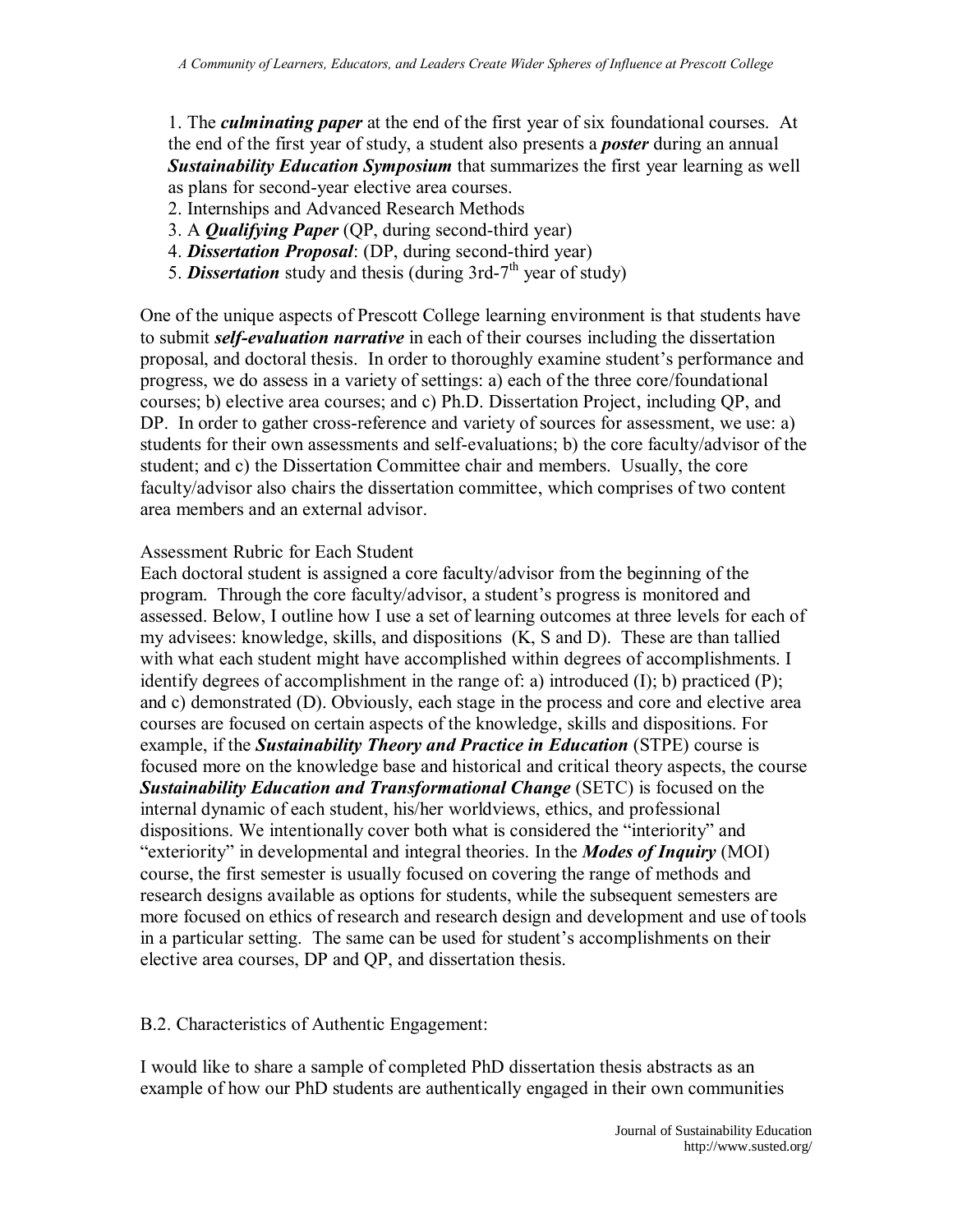while contributing to the field thematically and through meaningful research. Although a sample, the themes and the geographic areas covered in these studies captures the diversity of our students as well their areas of inquiry and expertise.

Jens Deichmann (*Thesis Title: A Comparative Evaluation of Governance of the Water Commons in the Upper and Middle Rio Grande Basins of New Mexico*). Core Faculty/Thesis Chair: Pramod Parajuli

This dissertation is a study of two water management systems and their respective potential for adaptive change. It compares the principles of traditional common-pool resource communities with the policies and practices of contemporary *acequias* and the Middle Rio Grande Conservancy District. A review of the biophysical environment and relevant water laws and institutions provides a historical and environmental perspective on how the two distinct systems evolved into their current practices. New Mexico is experiencing a severe drought, prompting increasingly urgent calls for priority administration of senior water rights while causing a sharpened focus on limiting water use. Shortage sharing is a traditional practice in common-pool resource cultures, as are other measures to manage a limited and vital resource, including monitoring, sanctions, exclusion of free-riders, equity of use, and reliance on democratic institutions to ensure collective decisions. These principles and practices are present to varying degrees in both systems and provide solid bases upon which to innovate and adapt to new conditions. The challenge will be to mobilize the will to change enough to adapt while preserving the functions and honoring the cultural values represented in each system; in other words, to build resilience into the systems.

### Rosemary Logan (*Thesis Title: Getting Smart to do Good: Transformative learning experiences of Expeditionary Learning graduates).*  Core Faculty/Thesis Chair: Rick Medrick

This dissertation explores the intersection between transformative learning (TL), education for sustainability (EfS), and Expeditionary Learning (EL). According to the experiences of EL graduates from three high schools, does participation in an EL high school result in transformative learning? If so, what are the elements that compose this (or series of) transformative learning experience(s) and what learning structures within EL specifically support TL? These transformative learning experiences include changes in identity, paradigmatic or mental modal change, and/or behavior change. Lastly, the research reveals the sustainability-supportive outcomes that emerge from the transformative learning experiences of EL graduates; including attitudes, characteristics, and behaviors. Results from the research indicate there are three learning realms from which students experienced transformative learning experiences. These realms included: community, immersive cross- bio-cultural learning experiences, and academic challenge and authentic learning in the real world. The research uses grounded theory as the overarching methodology to study data from an exploratory case study, as well as to guide the data collection and interpretation process. Objectives for this study include: 1.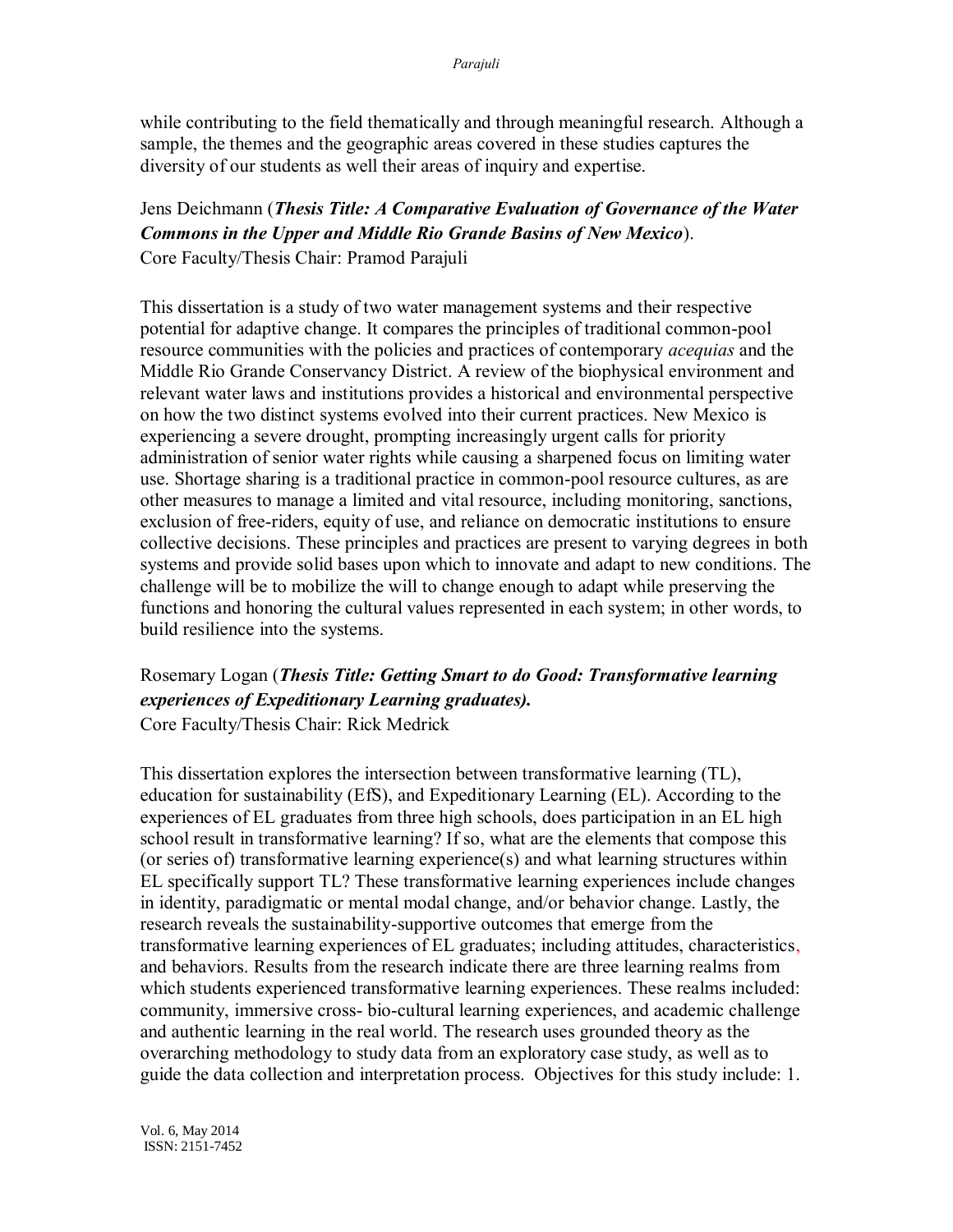To increase understanding on of the impact of EL practices on its graduates, with specific emphasis placed on transformative learning experiences; 2. To investigate the process of transformative learning 3. To understand the relationship between EL graduates' TL experiences and sustainability-supportive attitudes and behaviors.

### Abeer Salem *(Thesis Title: Negotiating Sustainability: Reclaiming Ecological Pathways to Bio-Cultural Regeneration in Egypt).* Core Faculty/Thesis Chair: Pramod Parajuli

What can an indigenous Egyptian paradigm for social evolution that represents the composite of bio-cultural diversities of Egypt and multiple bio-regions within it look like? With such exploratory inquiry in mind, this dissertation research focuses on analyzing the practice of development in Egypt through the lens of place, critiquing its performance from a bio-cultural perspective, and exploring a pathway to social evolution that focuses on the uniqueness and diversity of places. In conversation with local development community members on both ends of the development equation --the sending and receiving ends-- the research elicits place-based and locally inspired responses for bio-cultural regeneration as a possibility for a more realistic, possible, and emergent pathway for social change.

While acknowledging there are multiple bio-cultural diversities in Egypt, the study focuses on the rural, Nubian and Bedouin bio-cultures as an entry point to assessing and exploring the bio-cultural regeneration perspective on social evolution in the Egyptian context. A multiple case study design that employs an eclectic data collection strategy is utilized, drawing information from semi-structured in depth interviews, observation, focus groups, group discussions, and conversations. The multiple narratives assembled in this dissertation also includes perspectives from Egyptian development thinkers and practitioners.

## Kathy Lamborn (*Thesis Title: Beholding Nature: Contemplation and Connectedness).*  Core Faculty/Thesis Chair: Pramod Parajuli

Two related studies, one for families and a second with adult and child members of an independent school community, suggest that our connections with the rhythms, processes, species, and cycles of nature, our love and feelings of affinity for nature, can be strengthened by practicing contemplation outdoors. In Study Number 1 urban and suburban families participated in an eight-week Contemplation in Nature program, and in Study Number 2, children and adult members from an urban school community practiced sitting quietly and recording observations in a journal twice a week for six weeks. Changes are measured using The Inclusion of Nature in Self Scale (Schultz, 2001), the Connectedness to Nature Scale (Mayer & Frantz, 2004), the Child and Adolescent Mindfulness Measure, and the Mindfulness Awareness and Acceptance Scale (Brown & Ryan, 2003). Analysis of journal entries provides additional insight into the participants' experiences of self, experiences of the world outside of self, experiences of the self in relationship with other community members, and expressions of biophilia values. The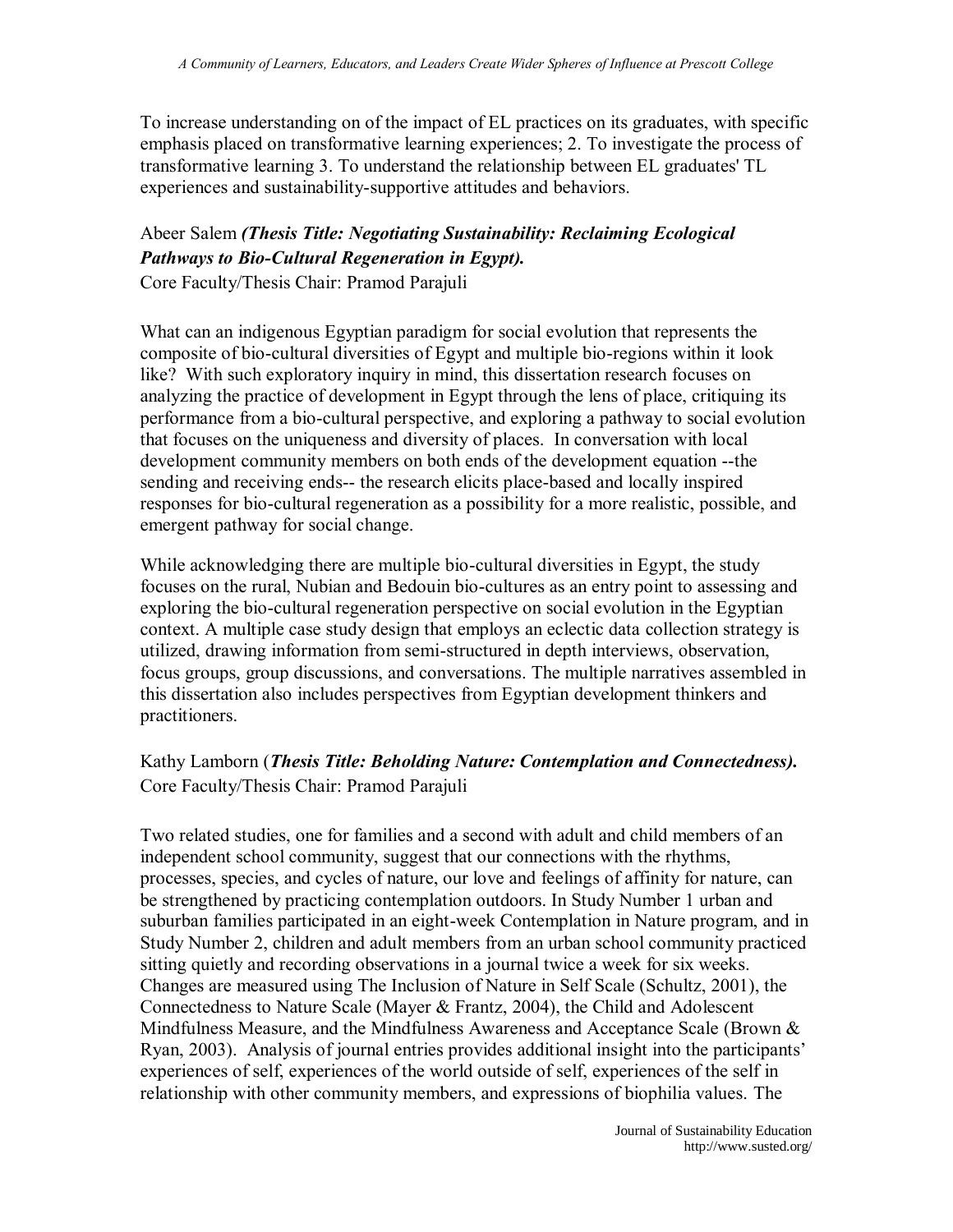journals reveal a picture of nature found in suburban and urban landscapes as it is perceived and experienced by the children and adults who were willing to take time out of busy schedules to pause, sit, listen, and learn. The journals, therefore, open a window through which we can view the everyday and extraordinary experiences of being a human in and as part of nature.

#### Antonio Lopez *(Thesis Title: Greening the Media Literacy Ecosystems: Situating Media Literacy within an Ecological Critique).* Core Faculty/Thesis Chair: Pramod Parajuli

Media literacy is touted as a necessary life skill for cultural citizenship, yet as it is generally practiced there is little engagement with sustainability issues. In order to gain insights into why this is the case, this research focused on how media literacy practitioners use metaphors to frame the role of media education in the world. By analyzing how metaphors frame worldviews, through this study it was possible to determine what kinds of issues are important to media literacy educators. This involved analyzing web site documents, teacher resources and interviewing key practitioners within a bounded system I call the "media literacy ecosystem." Drawing on an ecocritical framework, I analyzed the discourses of the media literacy ecosystem by using a variation of critical discourse analysis (Bowers, 2008; Bowers, 2009; Bowers, 2012; Cox, 2009; Dryzek, 2005; Garrard, 2004; Hansen, 2009). Such an analysis helped determine how media literacy practitioners participate in meaning-making systems that reproduce preexisting environmental ideologies that perpetuate unsustainable cultural practices in education. The findings show that media literacy education is grounded in  $19<sup>th</sup>$  century print-based pedagogy that excludes ecological ways of knowing. It further demonstrates that media literacy educators are primarily operating within a mechanistic paradigm, which makes it difficult to bridge sustainability with ecoliteracy. However, by problematizing the "industrial" discourses of media literacy education, the aim was to raise awareness and to offer potential solutions. As such, I theorized a model of media literacy that incorporates ecoliteracy (called Ecomedia Literacy) and outlined a path forward so that sustainability becomes a priority for media literacy educators.

## Nicole Apelian *(Thesis Title: Restorative Ecotourism as a Solution to Intergenerational Knowledge Retention: An Exploratory Study with Two Communities of San Bushmen in Botswana*).

Core Faculty/Thesis Chair: Denise Mitten

The Khoisan are the most genetically ancient people on earth, with a population once numbering 300,000. The Bushmen of Southern Africa are quickly losing their 40,000 years of indigenous knowledge due to colonialism, globalization, modernization, assimilation, land loss, and marginalization. There are now large gaps in generational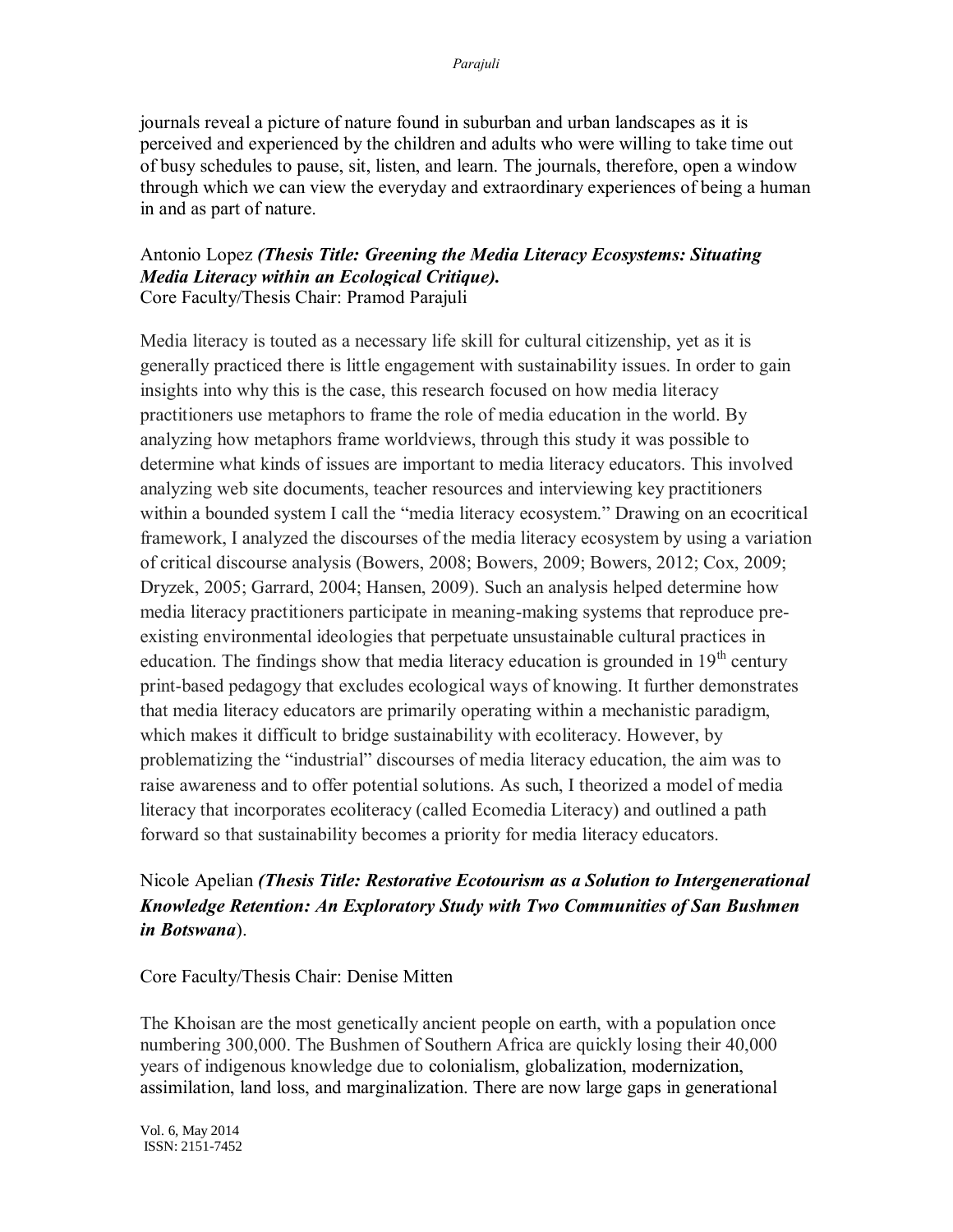knowledge, especially as people move into settlements and leave their traditional homelands. The restoration of indigenous knowledge requires the paths of intergenerational cultural transmission to be reestablished (Florey, 2009). This dissertation examines whether indigenous knowledge can be perpetuated intergenerationally with the aid of indigenous-based restorative ecotourism. Indigenousbased restorative ecotourism promotes empowerment and local engagement, is responsive to local value systems, and aims to halt marginalization in communities. Using exploratory research within a qualitative paradigm and ethnographic narrative inquiry and semi-structured interviews, I examine the effect of ecotourism on two communities of Nharo and Ju/'hoansi Bushmen through two questions: 1) How has ecotourism changed these two communities and 2) Can restorative ecotourism support intergenerational knowledge retention? The data show that these Nharo and Ju/'hoansi Bushmen want to keep their culture, that they see value in the intergenerational transmission of indigenous knowledge, and that this is happening in both communities involved in ecotourism ventures. I conclude that this system of ecotourism is culturally restorative, and leads to increased indigenous knowledge retention in these communities without further exploitation.

# Marna Hauk (*Thesis Title: The Resonant Weave of Regenerativity Across Scales: Patterns from Nature and Bioculture Catalyzing Earth Empathy, Regenerative Creativity, and Wisdom School Design*)

Core Faculty/Thesis Chair: Rick Medrick

Patterns from nature make us ethical teachers and learners. What if intrapersonal empathy, nature creativity, and wisdom education are the same phenomenon at different scales of emergence? And what if this emergent, trans-scale phenomenon can accurately be called regeneration? We can harvest this insight to invigorate education beyond sustainability: by regenerating education with Earth, learning comes alive. This mixed methods research across three scales of self-organization surfaced patterns of regenerative emergence distilled into a transdisciplinary regenerativity index applied to the design of an innovative graduate institute. A complexity, emergent approach with vigor wove the rich bricolage of earth connectedness (scale 1 data), creative collaborations (scale 2 data), and semi-structured interviews with wisdom school founders (scale 3 data). Dense qualitative syntheses and coding as well as quantitative assessment of pre- and post- tests and demographic correlates surfaced insightful patterns from over one hundred research participants. Findings include how ecofractals, which are repeating patterns and processes from nature, and bioculture can regenerate compassion, creativity, and wisdom. This emergent fractal inquiry yielded significant insight into the self-similarity of regenerativity across scale that can guide educational systems design beyond sustainability.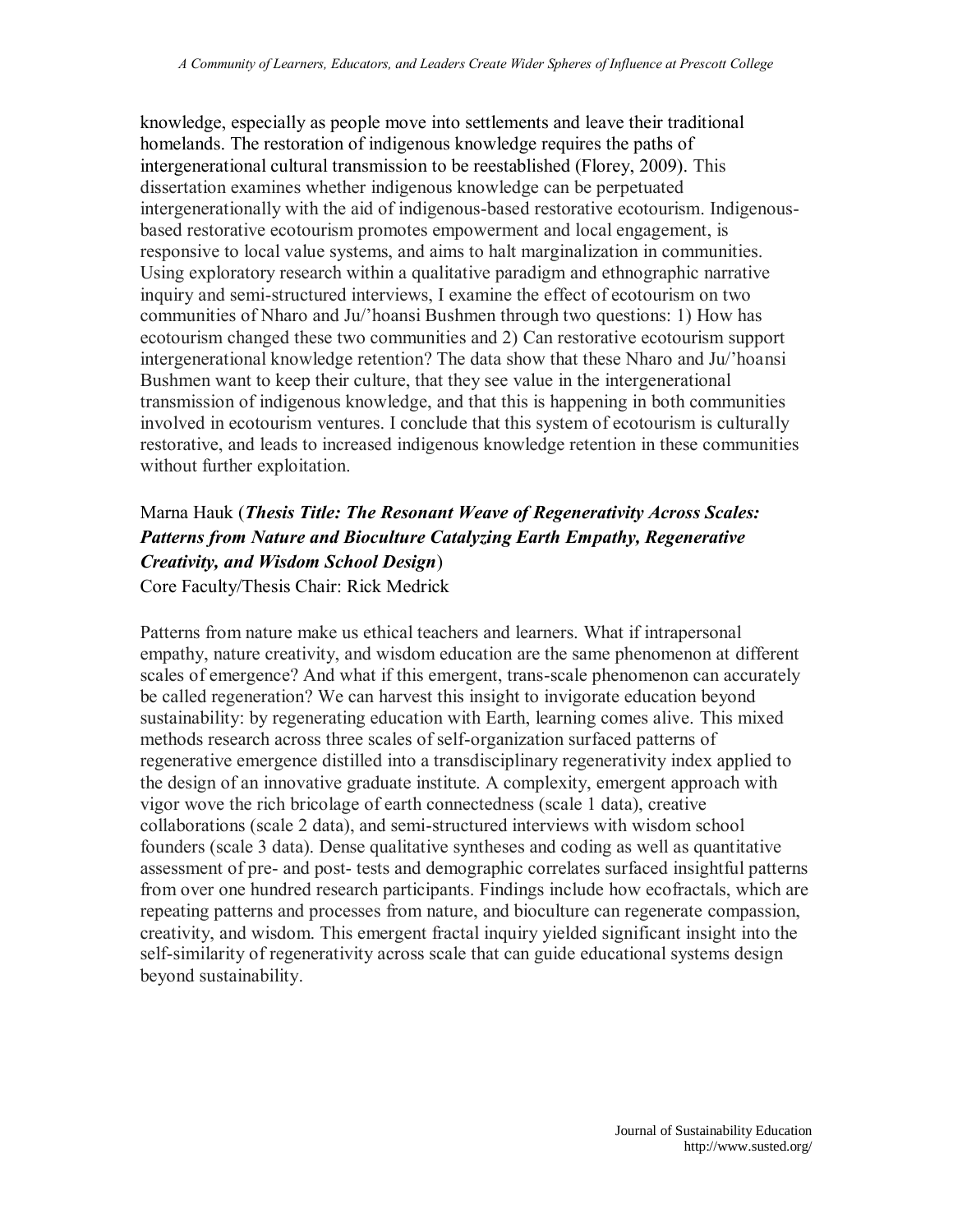- C. Schools/Institutions
- C.1. Favorable Conditions—Organizational Policies and Practices:

Due to the following reasons, Prescott College seems to be an ideal institution not only to design, start, and host but also to offer a thriving environment for the PhD Program in Sustainability Education.

First, for the last 40 plus years, Prescott College has a proven record of offering leadership in ecological, experiential, adventure education and sustainability education nationally and globally.

Second, in addition to the low-residency masters programs in environmental sciences, humanities, education, and counseling psychology, various new residential masters programs are at different stages of approval, design, and development. The *Social Justice and Human Rights* program has begun since fall 2012. The *Food and Agriculture: Science, Systems and Society* has been approved by the Board and is expected to be formally launched in the near future. The residential masters program in *Ecological Design and Leadership* is also in good progress. Other masters level programs in the areas of *Sustainable Communities*, *Ecological Humanities*, *Conservation Ecology and Economy* are also in the process of design and development.

Third, the *Annual Symposium on Sustainability Education* of the PhD program has begun to get national and international attention, since its inception in 2009. A 5-6 day event, the Symposium is combined with the graduating event for the PhD students, dissertation and DP presentations, cross-cohort mutual learning and collaboration, featured keynotes, panels, and workshops. The Symposium has a potential of making a Prescott College-wide event with wider regional, national, and global reach.

Fourth, the first five issues of *Journal of Sustainability Education* have already put us on the national and global network and visibility among educators and professionals. The demand, reach, and readership of the journal is global in scope, and shows real area of growth (visit: [www.susted.com\)](http://www.susted.com/). Since 2013, we are simultaneously preparing three-four thematic issues (including this issue) and the progress has been encouraging. The journal could serve as a mouthpiece for the wider community of sustainability educators and inspire other publications, research reports, and community-based projects. Fifth, with cross-college faculty participating in it, a new program of Global and Regional Studies has been created at the College. This venue will offer research and apprenticeships opportunities for PhD students in locations such as US-Mexico Border, Kino Bay, Andes/Amazon, Kenya and East Africa, Norway/Sweden, Navajo and Hopi reservations in US Southwest, and in Nepal/Tibet and the Himalayas.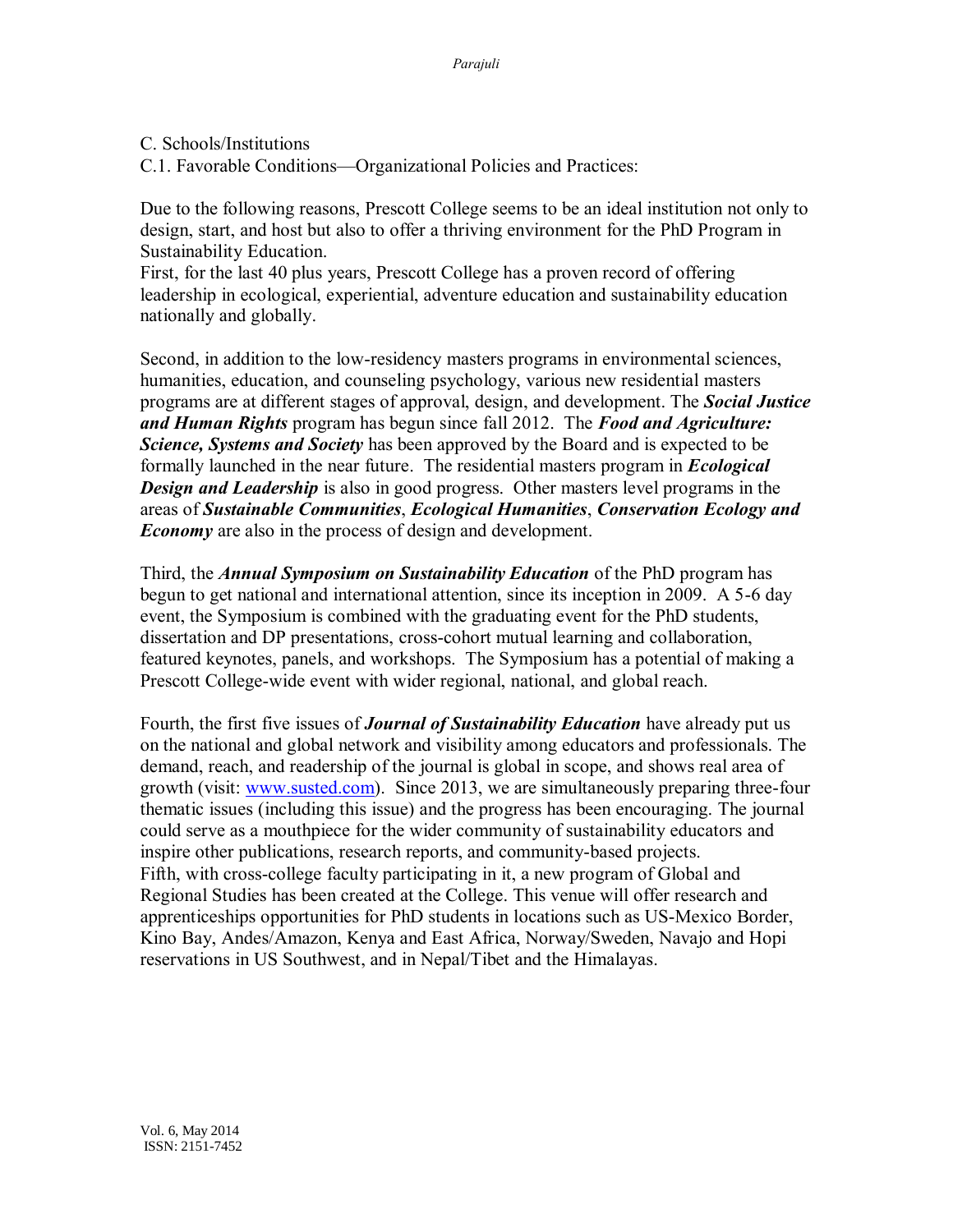#### D. Communities

D.1. Characteristics of Institution-Community Partnerships:

As my narrative above attest, the PhD Program is Sustainability Education at Prescott College expands and enriches the very notion of community and what is understood by institution-community collaborations/partnerships.

First, we recognize that each student is a member of her/his own community, in his/her own place of residence and/or practice/career. As a limited residency program each participating PhD student only spends some 40-45 days (for seven residencies) at Prescott College during the 4-7 years of the program. In that sense, we consider that the PhD program takes students on loan from their families, communities and careers for a very short period of time. Rather than bringing the student and her/his life and community to Prescott, Prescott's motto is to "meet them where the students already are." Thus we foster the larger sense of community by not dislocating/displacing the student from her place of residence and practice. There is no need of "homecoming" for our students after they graduate; their home and community have always been important part of our larger network of PC community. We do not ask them to loose their roots in their places and/or a sense of place and be in exile at Prescott just to take a degree. Philosopher of perennial polyculture and sense of place (Jackson, 1996), Wes Jackson would be proud of us why and how we do this.

Second, while we do not displace/dislocate students from their home communities to get a PhD degree; we intentionally create a deep and robust community of learners through our cohort model. This is perhaps one of the secrets to our success. We trust that creating a healthier and comfortable space and process for learning is equal or even more important than the thematic and subject area content, breath and depth we cover in courses. Many students feel and admit that the PhD program is their second community, but which is very intense and meaningful.

For example, the seven residencies, which are planned in thoughtful succession in someone's PhD journey have proved to be central to cement a student's relation to the cohort as well as the larger PhD community. While the orientation (takes place during August each year for new cohort) and fall (during the second year of the program) residencies enhance cohort-wide learning; the May colloquium and symposium are organized to facilitate cross-cohort learning, collaborations, rituals and celebrations. There are deliberate and in-built strategies to ensure that the PhD program is a collaborative learning community.

Third, how we plan seven residencies and incorporate rituals, festivities and celebrations are worth mentioning. I for one have adopted a motto that the "academic rigor" can be meaningfully achieved when it is blended and matched with "personal vigor" of each student. That requires a multi-sensory and multi-media approach to learning and teaching. It works when we pay attention to each student's learning style while offering all the help needed in every aspect of the PhD journey.